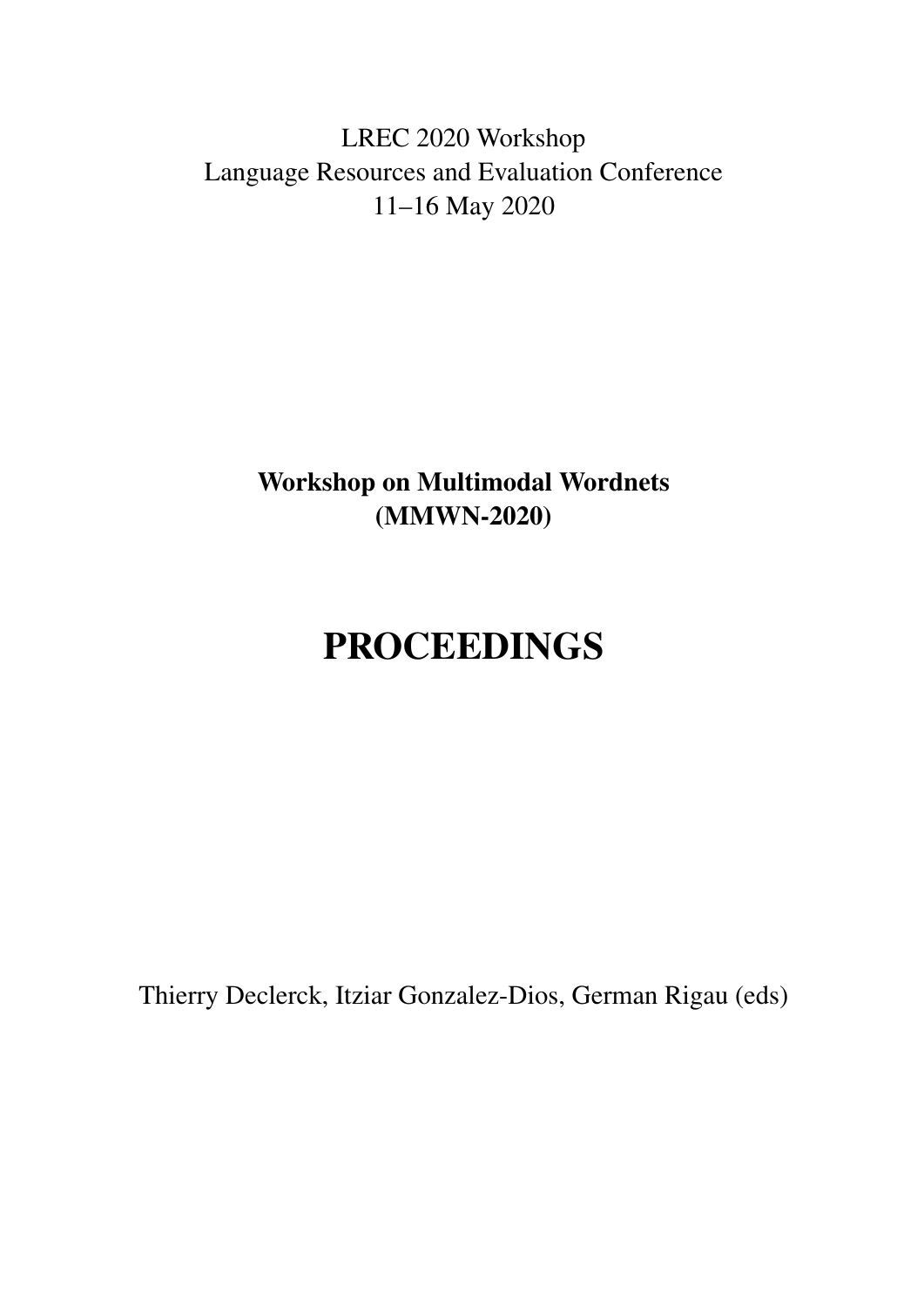# Proceedings of the LREC 2020 Workshop on Multimodal Wordnets ((MMWN-2020)

Edited by: Thierry Declerck, Itziar Gonzalez-Dios, German Rigau

ISBN: 979-10-95546-41-2 EAN: 9791095546412

#### For more information:

European Language Resources Association (ELRA) 9 rue des Cordelières 75013, Paris France http://www.elra.info Email: lrec@elda.org

c European Language Resources Association (ELRA)

These workshop proceedings are licensed under a Creative Commons Attribution-NonCommercial 4.0 International License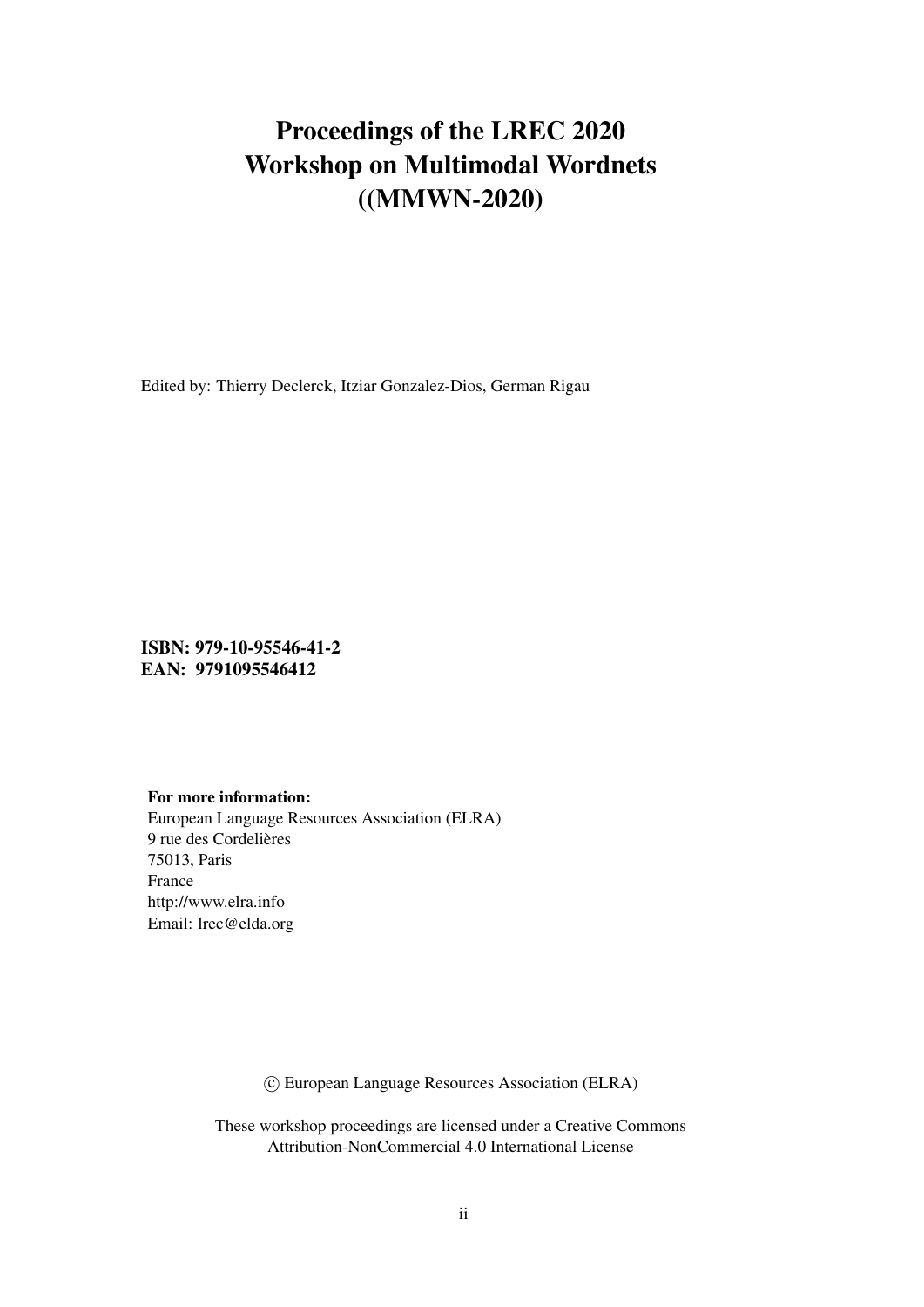### Preface

The Global WordNet Association (GWA) is a free, public and non-commercial organization that provides a platform for discussing, sharing and connecting wordnets for all languages in the world. GWA created in 2019 a Working Group (WG) dedicated to multimodal wordnets in order to extend the development and use of wordnets to modalities beyond text. As an initiative of this WG, the Multimodal Wordnets workshop was organised as a satellite event to the twelfth edition of the International Conference on Language Resources and Evaluation (LREC) 2020.

The main objective of this half-day workshop was to initiate the study of the interaction and crossfertilization between wordnets and existing multimodal resources.

Unfortunately, due to the global issue of the COVID-19 outbreak, the LREC event and the associated workshops could not be hold in May in Marseille. However, the Multimodal Wordnets workshop proceedings are published in order to acknowledge and present all the work done by the authors and reviewers.

Seven papers were accepted about the following topics:

- Itziar Gonzalez-Dios, Javier Alvez and German Rigau describe an approach for an ontological organization of qualities based on WordNet adjectives for SUMO-based ontologies.
- Soumya Mohapatra, Shikhar Agnihotri, Apar Garg, Praveen Shah and Shampa Chakraverty present an extension of IndoWordnet with dialectal variants and information.
- John Philip McCrae, Alexandre Rademaker, Ewa Rudnicka and Francis Bond introduce the development under an open-source paradigm of a new version of the English WordNet.
- Jon Alkorta and Itziar Gonzalez-Dios propose a novel approach towards enriching the adjective category in the Basque WordNet by means of a sentiment lexicon.
- Jacek Marciniak presents a solution for a multimodal data organisation based on the the wordnet structure.
- Alexandre Tessarollo and Alexandre Rademaker describe the extension of English WordNet with lithological information based on an authoritative thesaurus.
- Thierry Declerck reports on current work on adding pronunciation information to Wordnets by experimenting with Odenet (Open German WordNet) and Wiktionary.

We hope that the content of those papers can be presented in the context of a future LREC or of relevant events.

> Thierry Declerck, Itziar Gonzalez-Dios, German Rigau Saarbrücken and Donostia, May 2020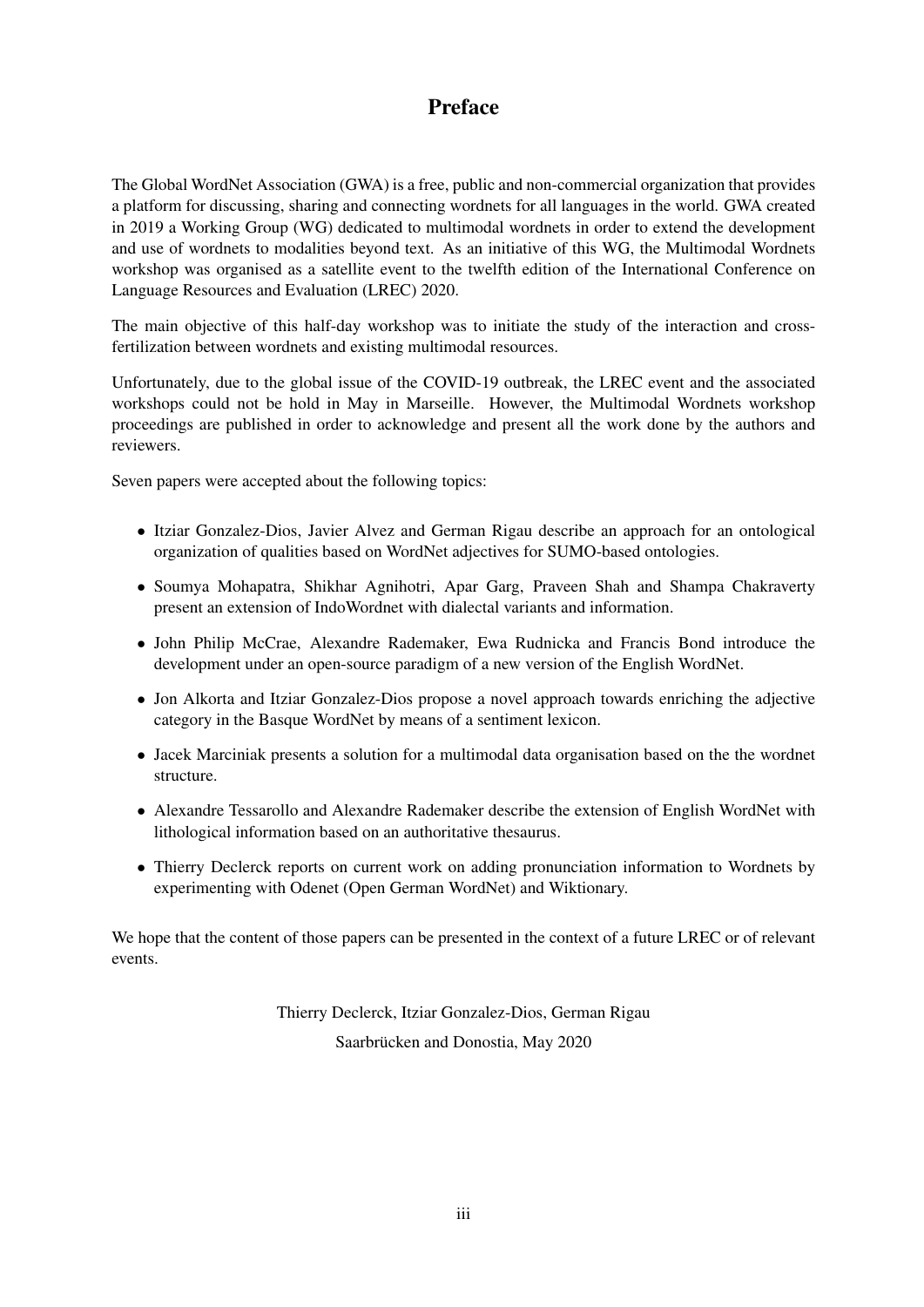#### Organizers:

Itziar Gonzalez-Dios, University of the Basque Country UPV/EHU Francis Bond, Nanyang Technological University Thierry Declerk, German Research Center for Artificial Intelligence Christiane Fellbaum, Princeton University Alexandre Rademaker, IBM Research Brazil and EMAp/FGV German Rigau, University of the Basque Country UPV/EHU Piek Vossen, VU University Amsterdam

#### Program Committee:

Manex Agirrezabal, University of Copenhagen Izaskun Aldezabal, University of the Basque Country UPV/EHU Gorka Azkune, University of the Basque Country UPV/EHU Sonja Bosch, Department of African Languages, University of South Africa Federico Boschetti, Institute of computational linguistics "Antonio Zampolli" (ILC-CNR) Luis Chiruzzo, Universidad de la República de Uruguay Francesca Frontini, Université Paul Valéry, Montpellier Xavier Gómez Guinovart, Universidade de Vigo Fahad Khan, ILC-CNR, Italy Maria Koutsombogera, Trinity College Dublin Robert Krovetz, Lexical Research John P. McCrae, National University of Ireland Gerard de Melo, Rutgers University Verginica Mititelu, Romanian Academy Research Institute for Artificial Intelligence Terhi Nurmikko-Fuller, Australian National University Ahti Lohk, Tallinn University of Technology Petya Osenova, Sofia University Patrizia Paggio, Copenhagen University Bolette Pedersen, University of Copenhagen Maciej Piasecki, Wrocław University of Technology Eli Pociello, Elhuyar Fundazioa Ronald Poppe, Utrecht University Andrea Amelio Ravelli, University of Florence Kevin Scannell, Saint Louis University Aitor Soroa, University of the Basque Country UPV/EHU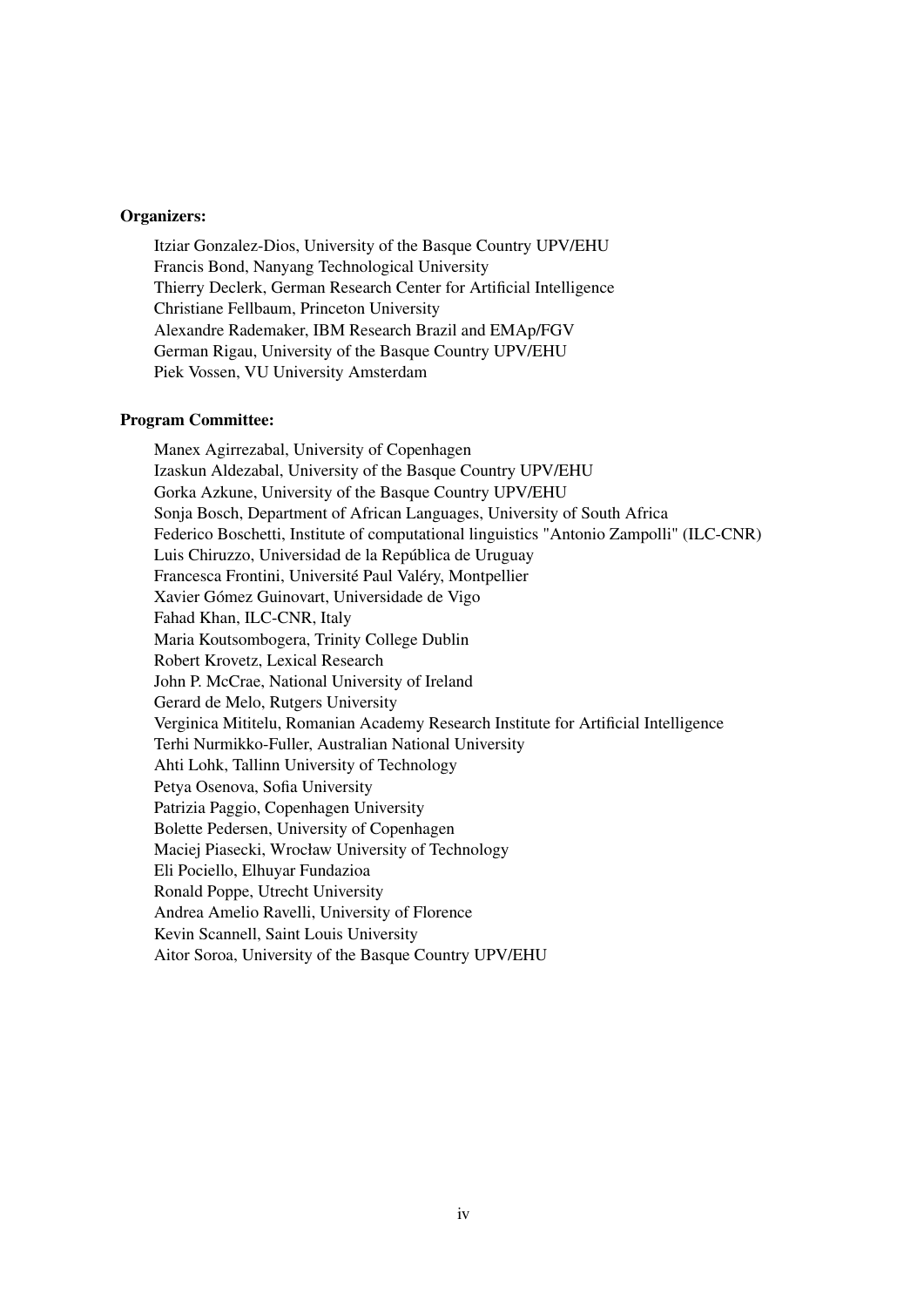## Table of Contents

| Towards modelling SUMO attributes through WordNet adjectives: a Case Study on Qualities                                                                                                 |
|-----------------------------------------------------------------------------------------------------------------------------------------------------------------------------------------|
| <b>Incorporating Localised Context in Wordnet for Indic Languages</b><br>Soumya Mohapatra, Shikhar Agnihotri, Apar Garg, Praveen Shah and Shampa Chakraverty  7                         |
| English WordNet 2020: Improving and Extending a WordNet for English using an Open-Source Method-<br>ology<br>John Philip McCrae, Alexandre Rademaker, Ewa Rudnicka and Francis Bond  14 |
| Exploring the Enrichment of Basque WordNet with a Sentiment Lexicon                                                                                                                     |
| Wordnet As a Backbone of Domain and Application Conceptualizations in Systems with Multimodal Data                                                                                      |
| Inclusion of Lithological terms (rocks and minerals) in The Open Wordnet for English                                                                                                    |
| <b>Adding Pronunciation Information to Wordnets</b>                                                                                                                                     |